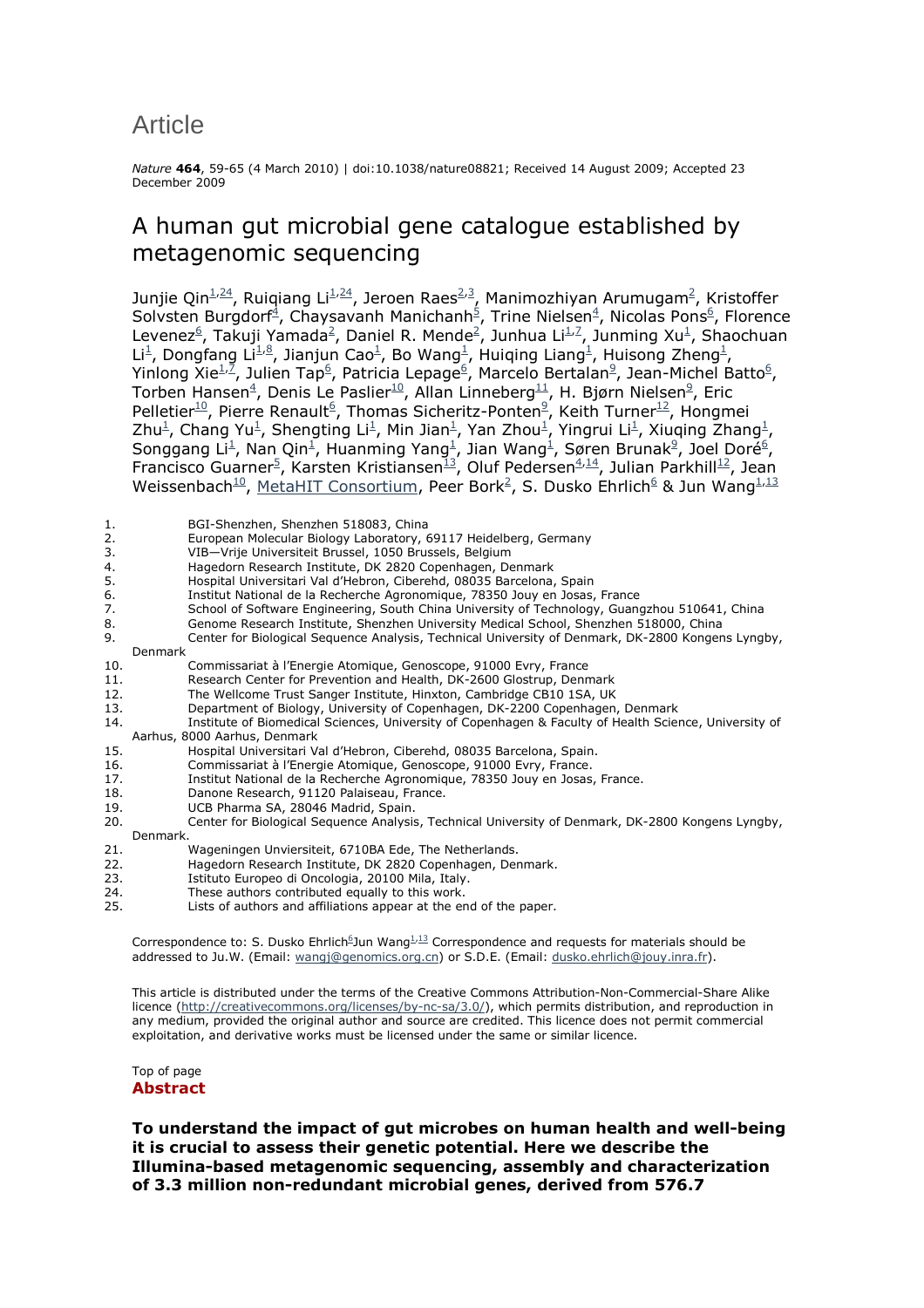**gigabases of sequence, from faecal samples of 124 European individuals. The gene set, ~150 times larger than the human gene complement, contains an overwhelming majority of the prevalent (more frequent) microbial genes of the cohort and probably includes a large proportion of the prevalent human intestinal microbial genes. The genes are largely shared among individuals of the cohort. Over 99% of the genes are bacterial, indicating that the entire cohort harbours between 1,000 and 1,150 prevalent bacterial species and each individual at least 160 such species, which are also largely shared. We define and describe the minimal gut metagenome and the minimal gut bacterial genome in terms of functions present in all individuals and most bacteria, respectively.** 

It has been estimated that the microbes in our bodies collectively make up to 100 trillion cells, tenfold the number of human cells, and suggested that they encode 100-fold more unique genes than our own genome $<sup>1</sup>$ . The majority of microbes</sup> reside in the gut, have a profound influence on human physiology and nutrition, and are crucial for human life<sup> $2,3$ </sup>. Furthermore, the gut microbes contribute to energy harvest from food, and changes of gut microbiome may be associated with bowel diseases or obesity $\frac{4, 5, 6, 7, 8}{5}$ .

To understand and exploit the impact of the gut microbes on human health and well-being it is necessary to decipher the content, diversity and functioning of the microbial gut community. 16S ribosomal RNA gene (rRNA) sequence-based methods $9$  revealed that two bacterial divisions, the Bacteroidetes and the Firmicutes, constitute over 90% of the known phylogenetic categories and dominate the distal gut microbiota $10$ . Studies also showed substantial diversity of the gut microbiome between healthy individuals  $4, 8, 10, 11$ . Although this difference is especially marked among infants<sup>12</sup>, later in life the gut microbiome converges to more similar phyla.

Metagenomic sequencing represents a powerful alternative to rRNA sequencing for analysing complex microbial communities $^{13, 14, 15}$ . Applied to the human gut, such studies have already generated some 3gigabases (Gb) of microbial sequence from faecal samples of 33 individuals from the United States or Japan $8,16,17$ . To get a broader overview of the human gut microbial genes we used the Illumina Genome Analyser (GA) technology to carry out deep sequencing of total DNA from faecal samples of 124 European adults. We generated 576.7Gb of sequence, almost 200 times more than in all previous studies, assembled it into contigs and predicted 3.3 million unique open reading frames (ORFs). This gene catalogue contains virtually all of the prevalent gut microbial genes in our cohort, provides a broad view of the functions important for bacterial life in the gut and indicates that many bacterial species are shared by different individuals. Our results also show that short-read metagenomic sequencing can be used for global characterization of the genetic potential of ecologically complex environments.

#### Top of page

#### **Metagenomic sequencing of gut microbiomes**

As part of the MetaHIT (Metagenomics of the Human Intestinal Tract) project, we collected faecal specimens from 124 healthy, overweight and obese individual human adults, as well as inflammatory bowel disease (IBD) patients, from Denmark and Spain (Supplementary Table 1). Total DNA was extracted from the faecal specimens<sup>18</sup> and an average of 4.5Gb (ranging between 2 and 7.3Gb) of sequence was generated for each sample, allowing us to capture most of the novelty (see Methods and Supplementary Table 2). In total, we obtained 576.7Gb of sequence (Supplementary Table 3).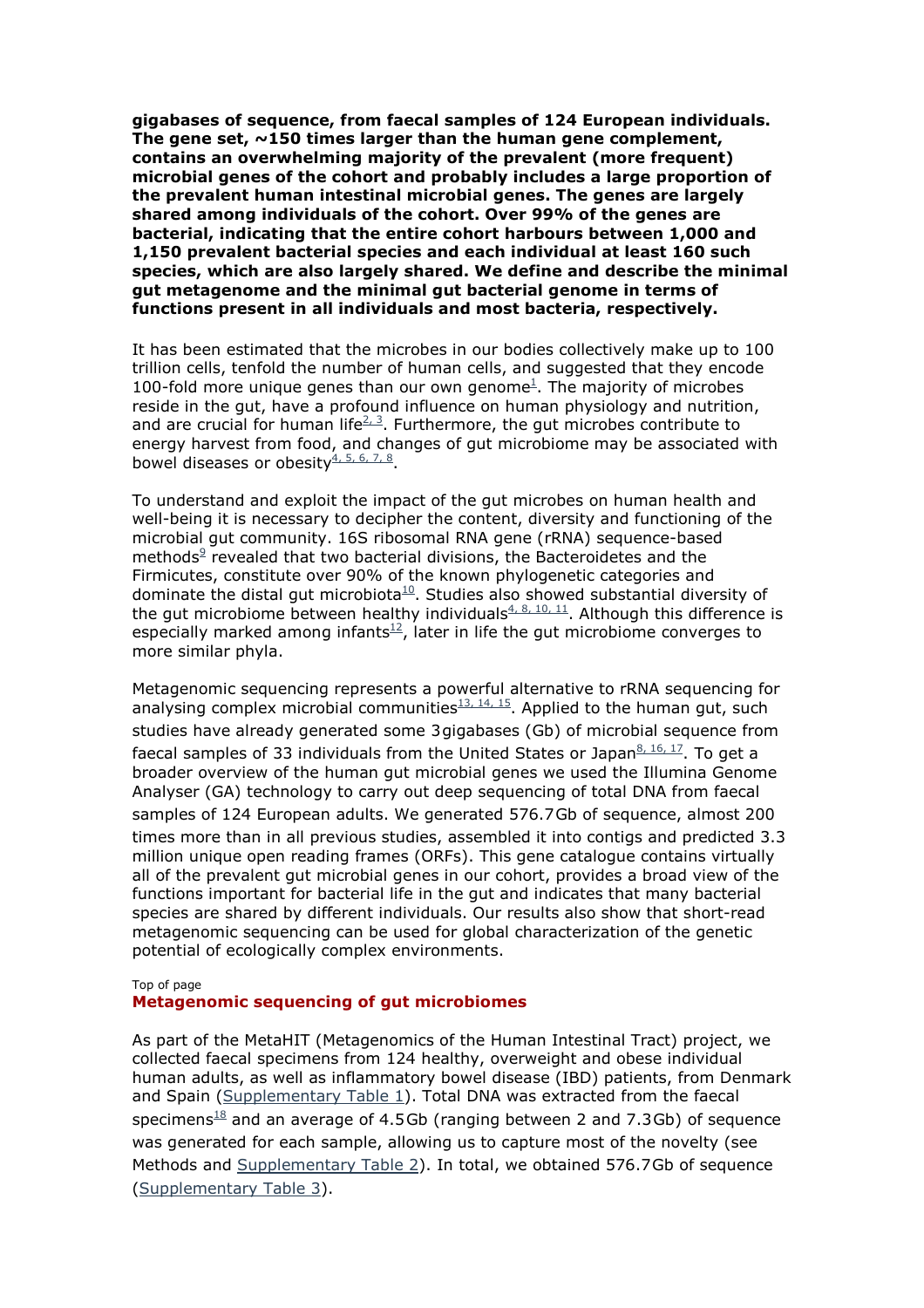Wanting to generate an extensive catalogue of microbial genes from the human gut, we first assembled the short Illumina reads into longer contigs, which could then be analysed and annotated by standard methods. Using SOAPdenovo $^{19}$ , a de Bruijn graph-based tool specially designed for assembling very short reads, we performed *de novo* assembly for all of the Illumina GA sequence data. Because a high diversity between individuals is expected $8, 16, 17$ , we first assembled each sample independently (Supplementary Fig. 3). As much as 42.7% of the Illumina GA reads was assembled into a total of 6.58 million contigs of a length >500bp,

giving a total contig length of 10.3Gb, with an N50 length of 2.2 kb (Supplementary Fig. 4) and the range of 12.3 to 237.6 Mb (Supplementary Table 4). Almost 35% of reads from any one sample could be mapped to contigs from other samples, indicating the existence of a common sequence core.

To assess the quality of the Illumina GA-based assembly we mapped the contigs of samples MH0006 and MH0012 to the Sanger reads from the same samples (Supplementary Table 2). A total of 98.7% of the contigs that map to at least one Sanger read were collinear over 99.6% of the mapped regions. This is comparable to the contigs that were generated by 454 sequencing for one of the two samples (MH0006) as a control, of which 97.9% were collinear over 99.5% of the mapped regions. We estimate assembly errors to be 14.2 and 20.7permegabase (Mb) of Illumina- and 454-based contigs, respectively (see Methods and Supplementary Fig. 5), indicating that the short- and long-read-based assemblies have comparable accuracies.

To complete the contig set we pooled the unassembled reads from all 124 samples, and repeated the *de novo* assembly process. About 0.4 million additional contigs were thus generated, having a length of 370Mb and an N50 length of 939 bp. The

total length of our final contig set was thus 10.7Gb. Some 80% of the 576.7Gb of Illumina GA sequence could be aligned to the contigs at a threshold of 90% identity, allowing for accommodation of sequencing errors and strain variability in the gut (Fig. 1), almost twice the 42.7% of sequence that was assembled into contigs by SOAPdenovo, because assembly uses more stringent criteria. This indicates that a vast majority of the Illumina sequence is represented by our contigs.

## **Figure 1: Coverage of human gut microbiome.**



The three human microbial sequencing read sets—Illumina GA reads generated from 124 individuals in this study (black;  $n = 124$ ), Roche/454 reads from 18 human twins and their mothers (grey;  $n = 18$ ) and Sanger reads from 13 Japanese individuals (white; *n* = 13)—were aligned to each of the reference sequence sets. Mean values ± s.e.m. are plotted.

High resolution image and legend (93K)Download Power Point slide (474K)

Slides may be downloaded for educational use, according to the terms described in Nature Publishing Group's licensing policy.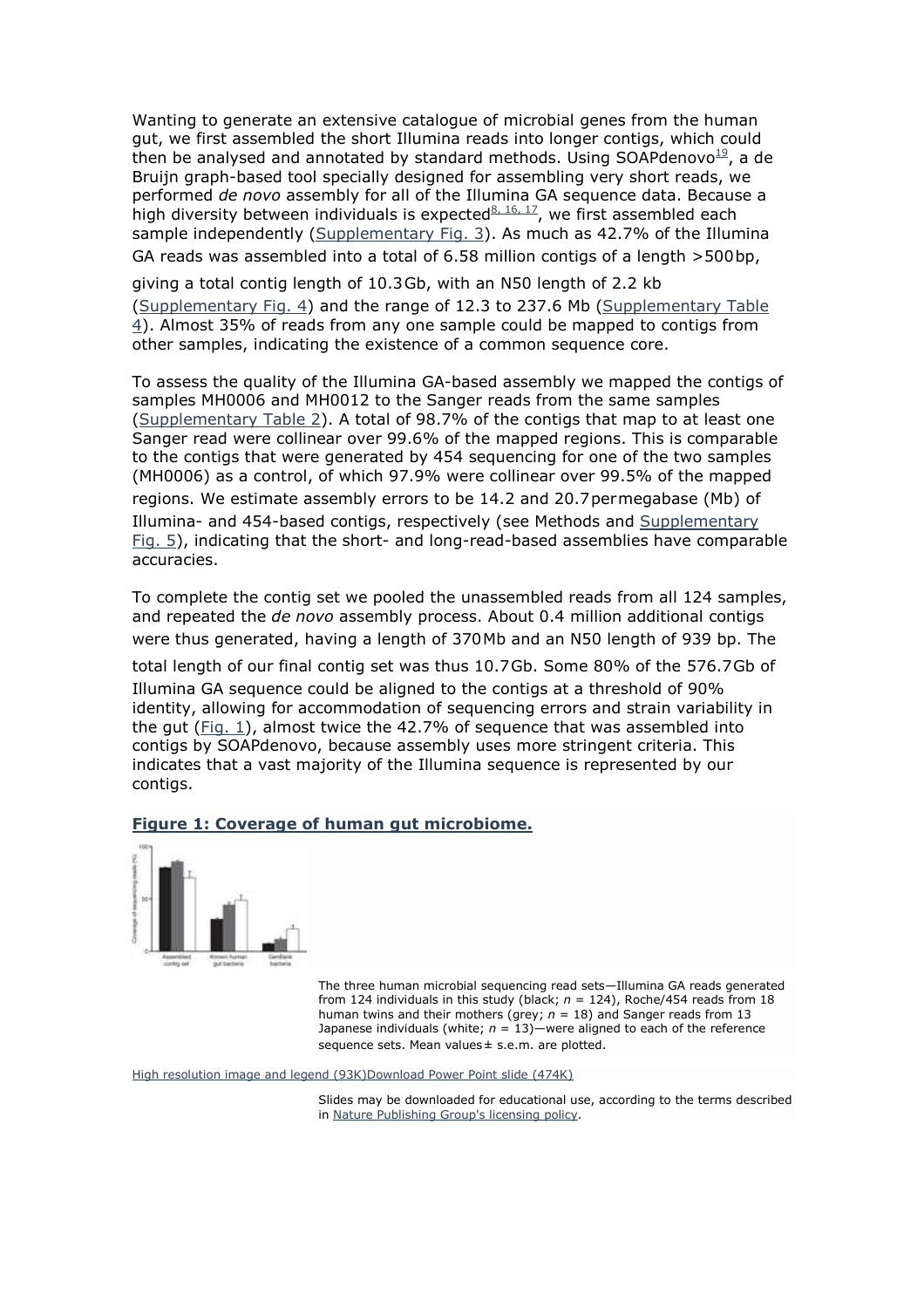To compare the representation of the human gut microbiome in our contigs with that from previous work, we aligned them to the reads from the two largest published gut metagenome studies (1.83Gb of Roche/454 sequencing reads from 18 US adults<sup>8</sup>, and 0.79Gb of Sanger reads from 13 Japanese adults and infants<sup>17</sup>), using the 90% identity threshold. A total of 70.1% and 85.9% of the reads from the Japanese and US samples, respectively, could be aligned to our contigs (Fig. 1), showing that the contigs include a high fraction of sequences from previous studies. In contrast, 85.7% and 69.5% of our contigs were not covered by the reads from the Japanese and US samples, respectively, highlighting the novelty we captured.

Only 31.0–48.8% of the reads from the two previous studies and the present study could be aligned to 194 public human gut bacterial genomes (Supplementary Table 5), and 7.6–21.2% to the bacterial genomes deposited in GenBank (Fig. 1). This indicates that the reference gene set obtained by sequencing genomes of isolated bacterial strains is still of a limited scale.

#### Top of page

## **A gene catalogue of the human gut microbiome**

To establish a non-redundant human gut microbiome gene set we first used the MetaGene $\frac{20}{1}$  program to predict ORFs in our contigs and found 14,048,045 ORFs longer than 100bp (Supplementary Table 6). They occupied 86.7% of the contigs, comparable to the value found for fully sequenced genomes ( $\sim86\%$ ). Two-thirds of the ORFs appeared incomplete, possibly due to the size of our contigs (N50 of 2.2kb). We next removed the redundant ORFs, by pair-wise comparison, using a very stringent criterion of 95% identity over 90% of the shorter ORF length, which can fuse orthologues but avoids inflation of the data set due to possible sequencing errors (see Methods). Yet, the final non-redundant gene set contained as many as 3,299,822 ORFs with an average length of 704bp (Supplementary Table 7).

We term the genes of the non-redundant set 'prevalent genes', as they are encoded on contigs assembled from the most abundant reads (see Methods). The minimal relative abundance of the prevalent genes was  $\sim 6 \times 10^{-7}$ , as estimated from the minimum sequence coverage of the unique genes (close to 3), and the total Illumina sequence length generated for each individual (on average, 4.5Gb), assuming the average gene length of 0.85kb (that is,  $3 \times 0.85 \times 10^3 / 4.5 \times 10^9$ ).

We mapped the 3.3 million gut ORFs to the 319,812 genes (target genes) of the 89 frequent reference microbial genomes in the human gut. At a 90% identity threshold, 80% of the target genes had at least 80% of their length covered by a single gut ORF ( $Fig. 2b$ ). This indicates that the gene set includes most of the known human gut bacterial genes.

## **Figure 2: Predicted ORFs in the human gut microbiome.**

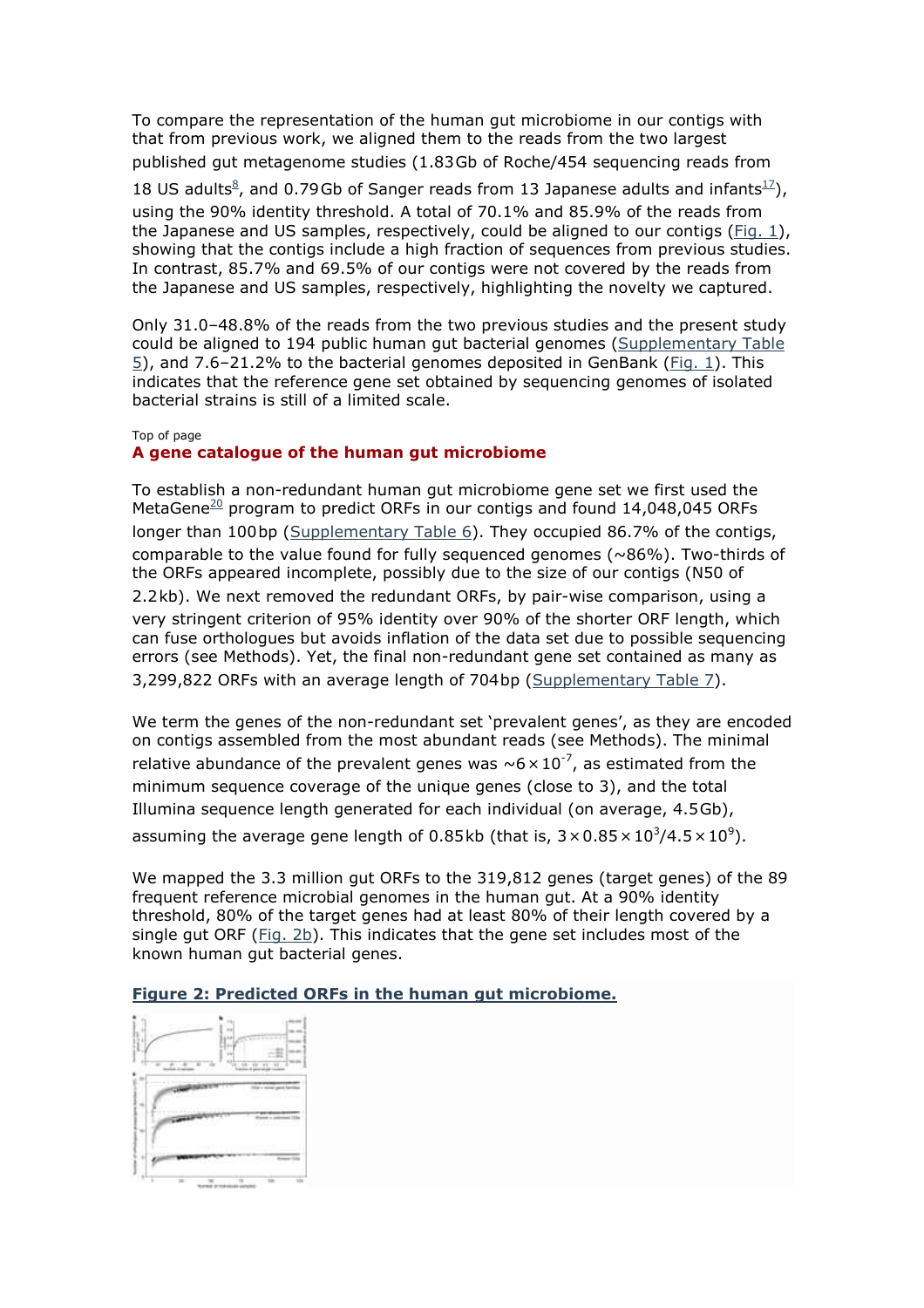**a**, Number of unique genes as a function of the extent of sequencing. The gene accumulation curve corresponds to the S<sub>obs</sub> (Mao Tau) values (number of observed genes), calculated using EstimateS<sup>21</sup> (version 8.2.0) on randomly chosen 100 samples (due to memory limitation). **b**, Coverage of genes from 89 frequent gut microbial species (Supplementary Table 12). **c**, Number of functions captured by number of samples investigated, based on known (well characterized) orthologous groups (OGs; bottom), known plus unknown orthologous groups (including, for example, putative, predicted, conserved hypothetical functions; middle) and orthologous groups plus novel gene families (>20 proteins) recovered from the metagenome (top). Boxes denote the interquartile range (IQR) between the first and third quartiles (25th and 75th percentiles, respectively) and the line inside denotes the median. Whiskers denote the lowest and highest values within 1.5 times IQR from the first and third quartiles, respectively. Circles denote outliers beyond the whiskers.

High resolution image and legend (178K)Download Power Point slide (560K)

Slides may be downloaded for educational use, according to the terms described in Nature Publishing Group's licensing policy.

We examined the number of prevalent genes identified across all individuals as a function of the extent of sequencing, demanding at least two supporting reads for a gene call (Fig. 2a). The incidence-based coverage richness estimator (ICE), determined at 100 individuals (the highest number the Estimate  $S^{21}$  program could accommodate), indicates that our catalogue captures 85.3% of the prevalent genes. Although this is probably an underestimate, it nevertheless indicates that the catalogue contains an overwhelming majority of the prevalent genes of the cohort.

Each individual carried  $536,112 \pm 12,167$  (mean $\pm$ s.e.m.) prevalent genes (Supplementary Fig. 6b), indicating that most of the 3.3 million gene pool must be shared. However, most of the prevalent genes were found in only a few individuals: 2,375,655 were present in less than 20%, whereas 294,110 were found in at least 50% of individuals (we term these 'common' genes). These values depend on the sampling depth; sequencing of MH0006 and MH0012 revealed more of the catalogue genes, present at a low abundance (Supplementary Fig. 7). Nevertheless, even at our routine sampling depth, each individual harboured 204,056±3,603

(mean±s.e.m.) common genes, indicating that about 38% of an individual's total gene pool is shared. Interestingly, the IBD patients harboured, on average, 25% fewer genes than the individuals not suffering from IBD (Supplementary Fig. 8), consistent with the observation that the former have lower bacterial diversity than the latter<sup>22</sup>.

## Top of page **Common bacterial core**

Deep metagenomic sequencing provides the opportunity to explore the existence of a common set of microbial species (common core) in the cohort. For this purpose, we used a non-redundant set of 650 sequenced bacterial and archaeal genomes (see Methods). We aligned the Illumina GA reads of each human gut microbial sample onto the genome set, using a 90% identity threshold, and determined the proportion of the genomes covered by the reads that aligned onto only a single position in the set. At a 1% coverage, which for a typical gut bacterial genome corresponds to an average length of about 40kb, some 25-fold more than that of the 16S gene generally used for species identification, we detected 18 species in all individuals, 57 in≥90% and 75 in≥50% of individuals (Supplementary Table 8). At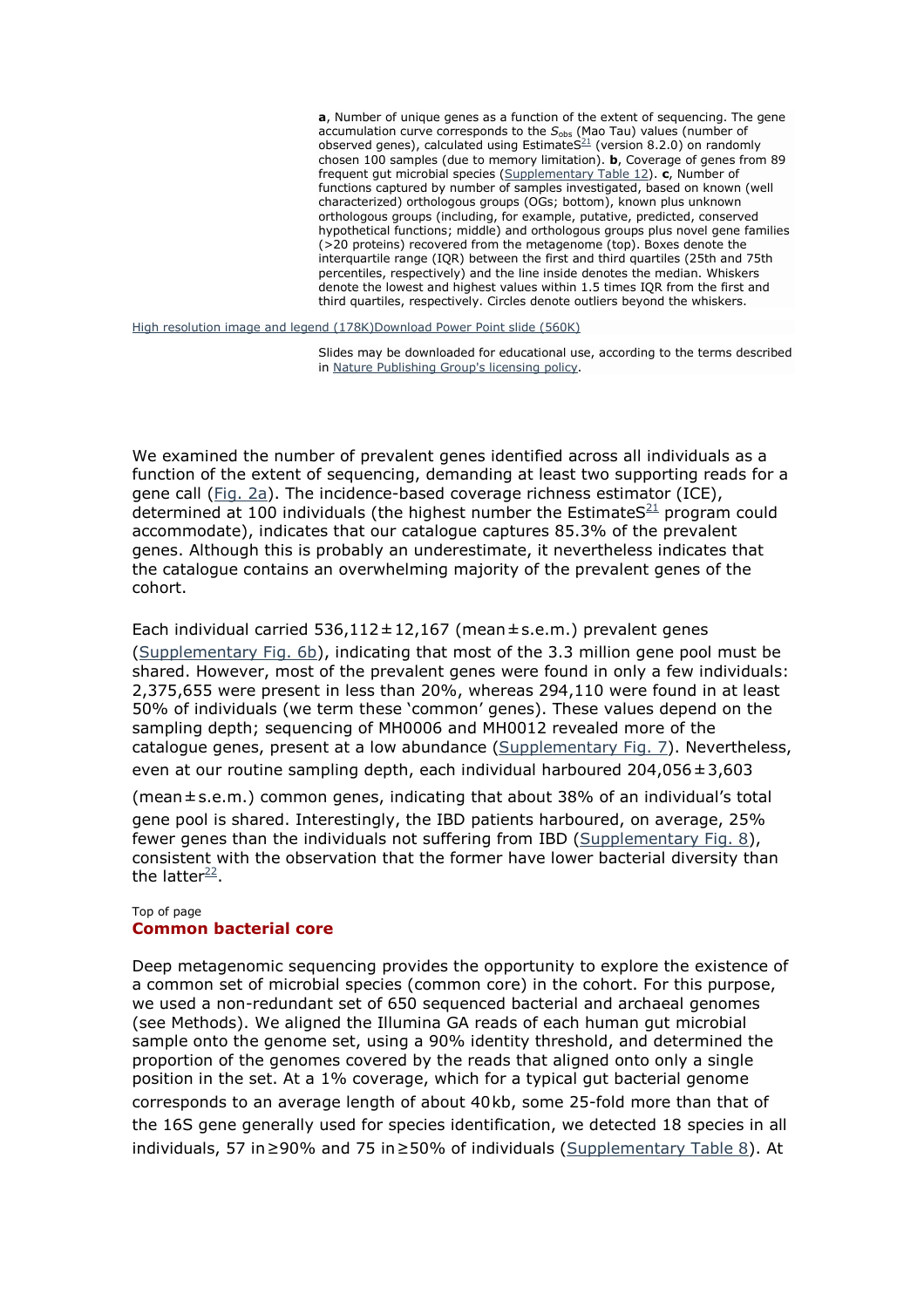10% coverage, requiring  $\sim$ 10-fold higher abundance in a sample, we still found 13 of the above species in≥90% of individuals and 35 in≥50%.

When the cumulated sequence length increased from 3.96Gb to 8.74Gb and from 4.41Gb to 11.6Gb, for samples MH0006 and MH0012, respectively, the number of strains common to the two at the 1% coverage threshold increased by 25%, from 135 to 169. This indicates the existence of a significantly larger common core than the one we could observe at the sequence depth routinely used for each individual.

The variability of abundance of microbial species in individuals can greatly affect identification of the common core. To visualize this variability, we compared the number of sequencing reads aligned to different genomes across the individuals of our cohort. Even for the most common 57 species present in≥90% of individuals with genome coverage  $>1\%$  (Supplementary Table 8), the inter-individual variability was between 12- and 2,187-fold (Fig. 3). As expected $^{10, 23}$ , Bacteroidetes and Firmicutes had the highest abundance.

## **Figure 3: Relative abundance of 57 frequent microbial genomes among individuals of the cohort.**



See Fig. 2c for definition of box and whisker plot. See Methods for computation.

High resolution image and legend (297K)Download Power Point slide (679K)

Slides may be downloaded for educational use, according to the terms described in Nature Publishing Group's licensing policy.

A complex pattern of species relatedness, characterized by clusters at the genus and family levels, emerges from the analysis of the network based on the pair-wise Pearson correlation coefficients of 155 species present in at least one individual at≥1% coverage (Supplementary Fig. 9). Prominent clusters include some of the most abundant gut species, such as members of the Bacteroidetes and *Dorea*/*Eubacterium*/*Ruminococcus* groups and also bifidobacteria, Proteobacteria and streptococci/lactobacilli groups. These observations indicate that similar constellations of bacteria may be present in different individuals of our cohort, for reasons that remain to be established.

The above result indicates that the Illumina-based bacterial profiling should reveal differences between the healthy individuals and patients. To test this hypothesis we compared the IBD patients and healthy controls (Supplementary Table 1), as it was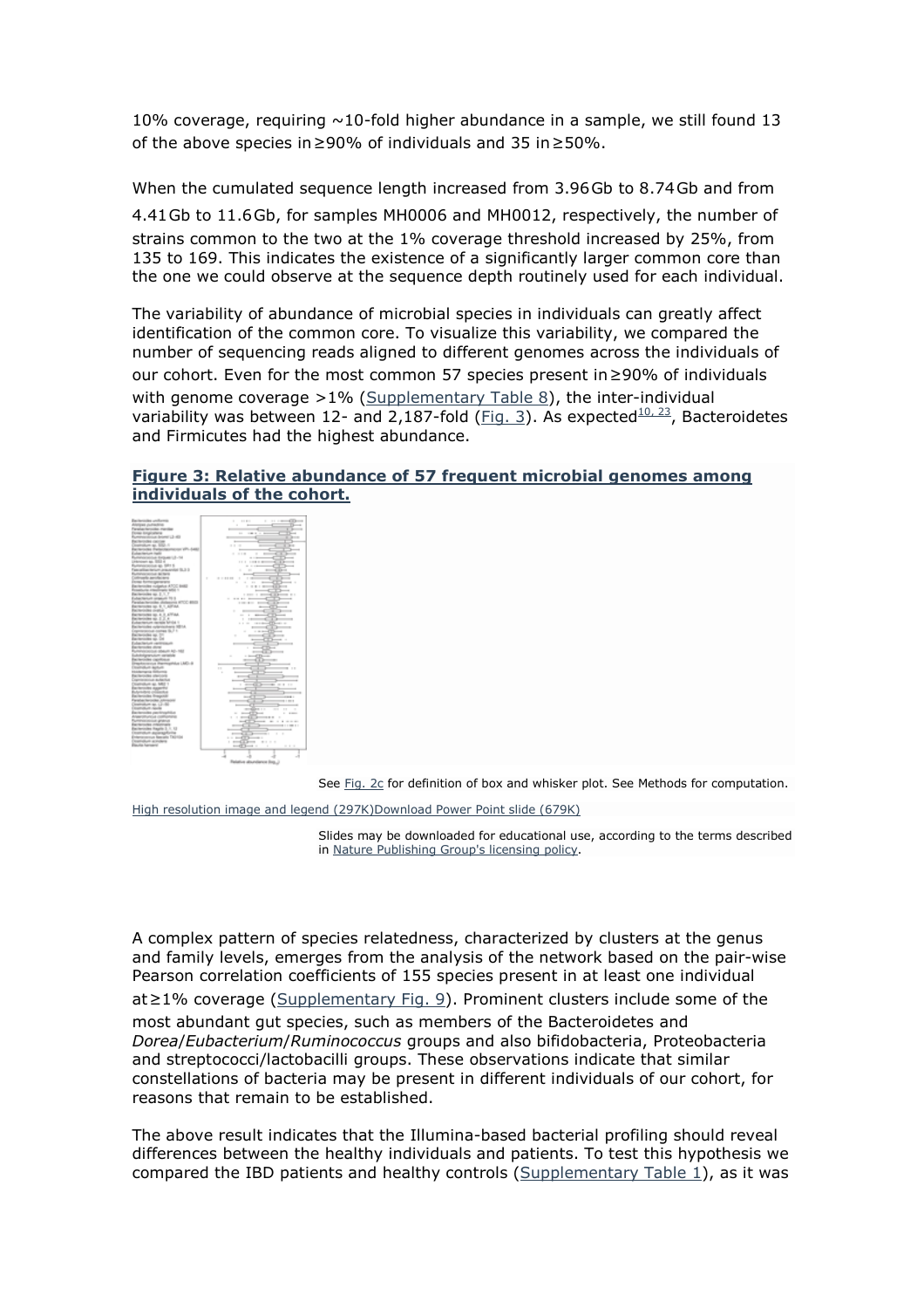previously reported that the two have different microbiota $22$ . The principal component analysis, based on the same 155 species, clearly separates patients from healthy individuals and the ulcerative colitis from the Crohn's disease patients (Fig. 4), confirming our hypothesis.

## **Figure 4: Bacterial species abundance differentiates IBD patients and healthy individuals.**



Principal component analysis with health status as instrumental variables, based on the abundance of 155 species with ≥1% genome coverage by the Illumina reads in at least 1 individual of the cohort, was carried out with 14 healthy individuals and 25 IBD patients (21 ulcerative colitis and 4 Crohn's disease) from Spain (Supplementary Table 1). Two first components (PC1 and PC2) were plotted and represented 7.3% of whole inertia. Individuals (represented by points) were clustered and centre of gravity computed for each class; *P*-value of the link between health status and species abundance was assessed using a Monte-Carlo test (999 replicates).

High resolution image and legend (114K)Download Power Point slide (495K)

Slides may be downloaded for educational use, according to the terms described in Nature Publishing Group's licensing policy.

## Top of page **Functions encoded by the prevalent gene set**

We classified the predicted genes by aligning them to the integrated NCBI-NR database of non-redundant protein sequences, the genes in the KEGG (Kyoto Encyclopedia of Genes and Genomes) $^{24}$  pathways, and COG (Clusters of Orthologous Groups)<sup>25</sup> and eggNOG<sup>26</sup> databases. There were 77.1% genes classified into phylotypes, 57.5% to eggNOG clusters, 47.0% to KEGG orthology and 18.7% genes assigned to KEGG pathways, respectively (Supplementary Table 9). Almost all (99.96%) of the phylogenetically assigned genes belonged to the Bacteria and Archaea, reflecting their predominance in the gut. Genes that were not mapped to orthologous groups were clustered into gene families (see Methods). To investigate the functional content of the prevalent gene set we computed the total number of orthologous groups and/or gene families present in any combination of *n* individuals (with  $n = 2-124$ ; see  $Fig. 2c$ ). This rarefaction analysis shows that the 'known' functions (annotated in eggNOG or KEGG) quickly saturate (a value of 5,569 groups was observed): when sampling any subset of 50 individuals, most have been detected. However, three-quarters of the prevalent gut functionalities consists of uncharacterized orthologous groups and/or completely novel gene families (Fig. 2c). When including these groups, the rarefaction curve only starts to plateau at the very end, at a much higher level (19,338 groups were detected), confirming that the extensive sampling of a large number of individuals was necessary to capture this considerable amount of novel/unknown functionality.

#### Top of page

#### **Bacterial functions important for life in the gut**

The extensive non-redundant catalogue of the bacterial genes from the human intestinal tract provides an opportunity to identify bacterial functions important for life in this environment. There are functions necessary for a bacterium to thrive in a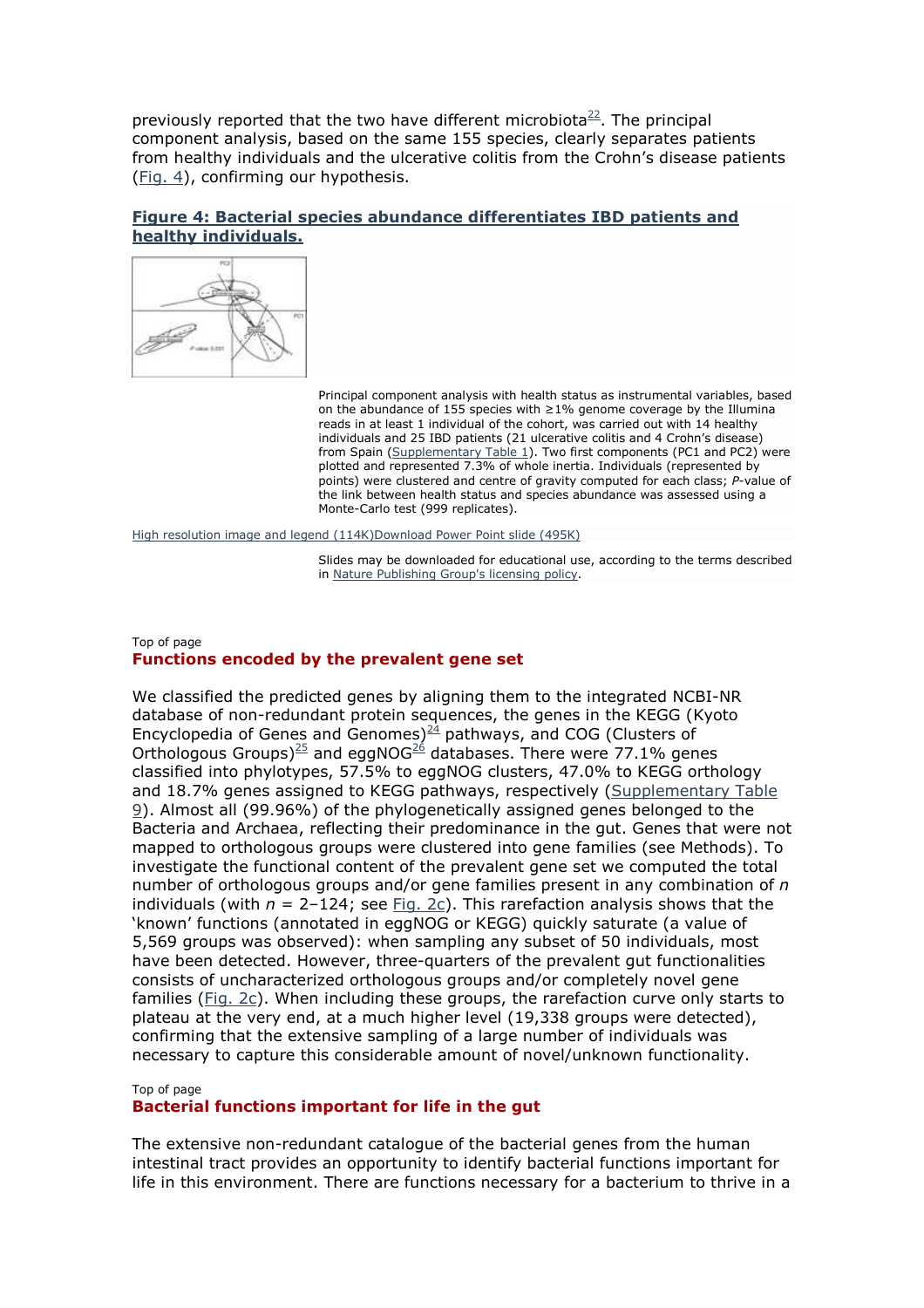gut context (that is, the 'minimal gut genome') and those involved in the homeostasis of the whole ecosystem, encoded across many species (the 'minimal gut metagenome'). The first set of functions is expected to be present in most or all gut bacterial species; the second set in most or all individuals' gut samples.

To identify the functions encoded by the minimal gut genome we use the fact that they should be present in most or all gut bacterial species and therefore appear in the gene catalogue at a frequency above that of the functions present in only some of the gut bacterial species. The relative frequency of different functions can be deduced from the number of genes recruited to different eggNOG clusters, after normalization for gene length and copy number (Supplementary Fig. 10a, b). We ranked all the clusters by gene frequencies and determined the range that included the clusters specifying well-known essential bacterial functions, such as those determined experimentally for a well-studied firmicute, *Bacillus subtilis<sup>27</sup>*, hypothesizing that additional clusters in this range are equally important. As expected, the range that included most of *B. subtilis* essential clusters (86%) was at the very top of the ranking order (Fig. 5). Some 76% of the clusters with essential genes of *Escherichia coli*<sup>28</sup> were within this range, confirming the validity of our approach. This suggests that 1,244 metagenomic clusters found within the range (Supplementary Table 10; termed 'range clusters' hereafter) specify functions important for life in the gut.

### **Figure 5: Clusters that contain the** *B. subtilis* **essential genes.**



The clusters were ranked by the number of genes they contain, normalized by average length and copy number (see Supplementary Fig. 10), and the proportion of clusters with the essential *B. subtilis* genes was determined for successive groups of 100 clusters. Range indicates the part of the cluster distribution that contains 86% of the *B. subtilis* essential genes.

High resolution image and legend (88K)Download Power Point slide (471K)

Slides may be downloaded for educational use, according to the terms described in Nature Publishing Group's licensing policy.

We found two types of functions among the range clusters: those required in all bacteria (housekeeping) and those potentially specific for the gut. Among many examples of the first category are the functions that are part of main metabolic pathways (for example, central carbon metabolism, amino acid synthesis), and important protein complexes (RNA and DNA polymerase, ATP synthase, general secretory apparatus). Not surprisingly, projection of the range clusters on the KEGG metabolic pathways gives a highly integrated picture of the global gut cell metabolism (Fig. 6a).

**Figure 6: Characterization of the minimal gut genome and metagenome.**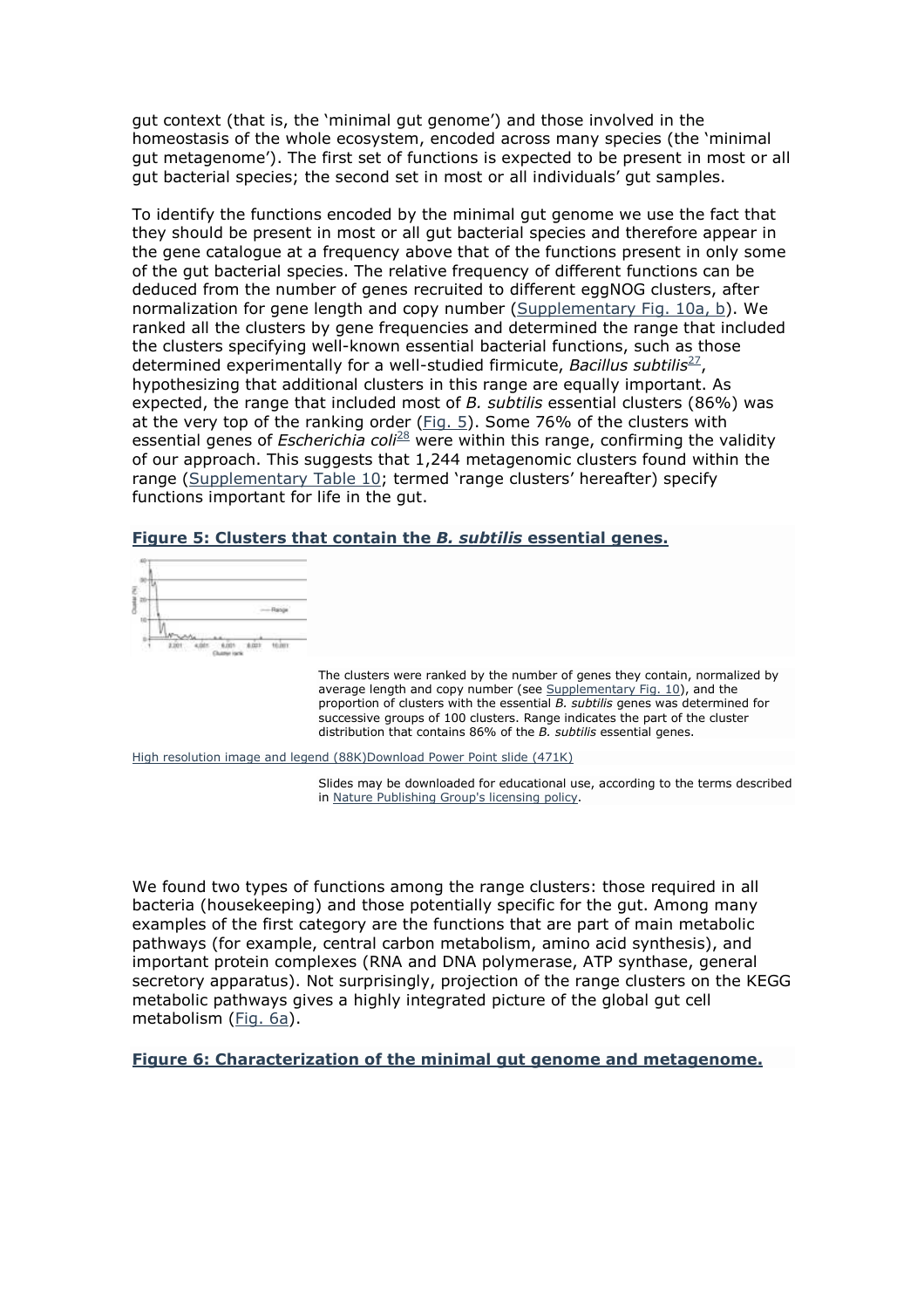

**a**, Projection of the minimal gut genome on the KEGG pathways using the iPath tool<sup>38</sup>. **b**, Functional composition of the minimal gut genome and metagenome. Rare and frequent refer to the presence in sequenced eggNOG genomes. **c**, Estimation of the minimal gut metagenome size. Known orthologous groups (red), known plus unknown orthologous groups (blue) and orthologous groups plus novel gene families (>20 proteins; grey) are shown (see Fig. 2c for definition of box and whisker plot). The inset shows composition of the gut minimal microbiome. Large circle: classification in the minimal metagenome according to orthologous group occurrence in STRING7 $^{\frac{39}{}}$  bacterial genomes. Common (25%), uncommon (35%) and rare (45%) refer to functions that are present in >50%, <50% but >10%, and <10% of STRING bacteria genomes, respectively. Small circle: composition of the rare orthologous groups. Unknown (80%) have no annotation or are poorly characterized, whereas known bacterial (19%) and phage-related (1%) orthologous groups have functional description.

High resolution image and legend (498K)Download Power Point slide (882K)

Slides may be downloaded for educational use, according to the terms described in Nature Publishing Group's licensing policy.

The putative gut-specific functions include those involved in adhesion to the host proteins (collagen, fibrinogen, fibronectin) or in harvesting sugars of the globoseries glycolipids, which are carried on blood and epithelial cells. Furthermore, 15% of range clusters encode functions that are present in <10% of the eggNOG genomes (see Supplementary Fig. 11) and are largely (74.3%) not defined (Fig. 6b). Detailed studies of these should lead to a deeper comprehension of bacterial life in the gut.

To identify the functions encoded by the minimal gut metagenome, we computed the orthologous groups that are shared by individuals of our cohort. This minimal set, of 6,313 functions, is much larger than the one estimated in a previous study<sup>8</sup>. There are only 2,069 functionally annotated orthologous groups, showing that they gravely underestimate the true size of the common functional complement among individuals (Fig. 6c). The minimal gut metagenome includes a considerable fraction of functions ( $\sim$ 45%) that are present in <10% of the sequenced bacterial genomes (Fig. 6c, inset). These otherwise rare functionalities that are found in each of the 124 individuals may be necessary for the gut ecosystem. Eighty per cent of these orthologous groups contain genes with at best poorly characterized function, underscoring our limited knowledge of gut functioning.

Of the known fraction, about 5% codes for (pro)phage-related proteins, implying a universal presence and possible important ecological role of bacteriophages in gut homeostasis. The most striking secondary metabolism that seems crucial for the minimal metagenome relates, not unexpectedly, to biodegradation of complex sugars and glycans harvested from the host diet and/or intestinal lining. Examples include degradation and uptake pathways for pectin (and its monomer, rhamnose) and sorbitol, sugars which are omnipresent in fruits and vegetables, but which are not or poorly absorbed by humans. As some gut microorganisms were found to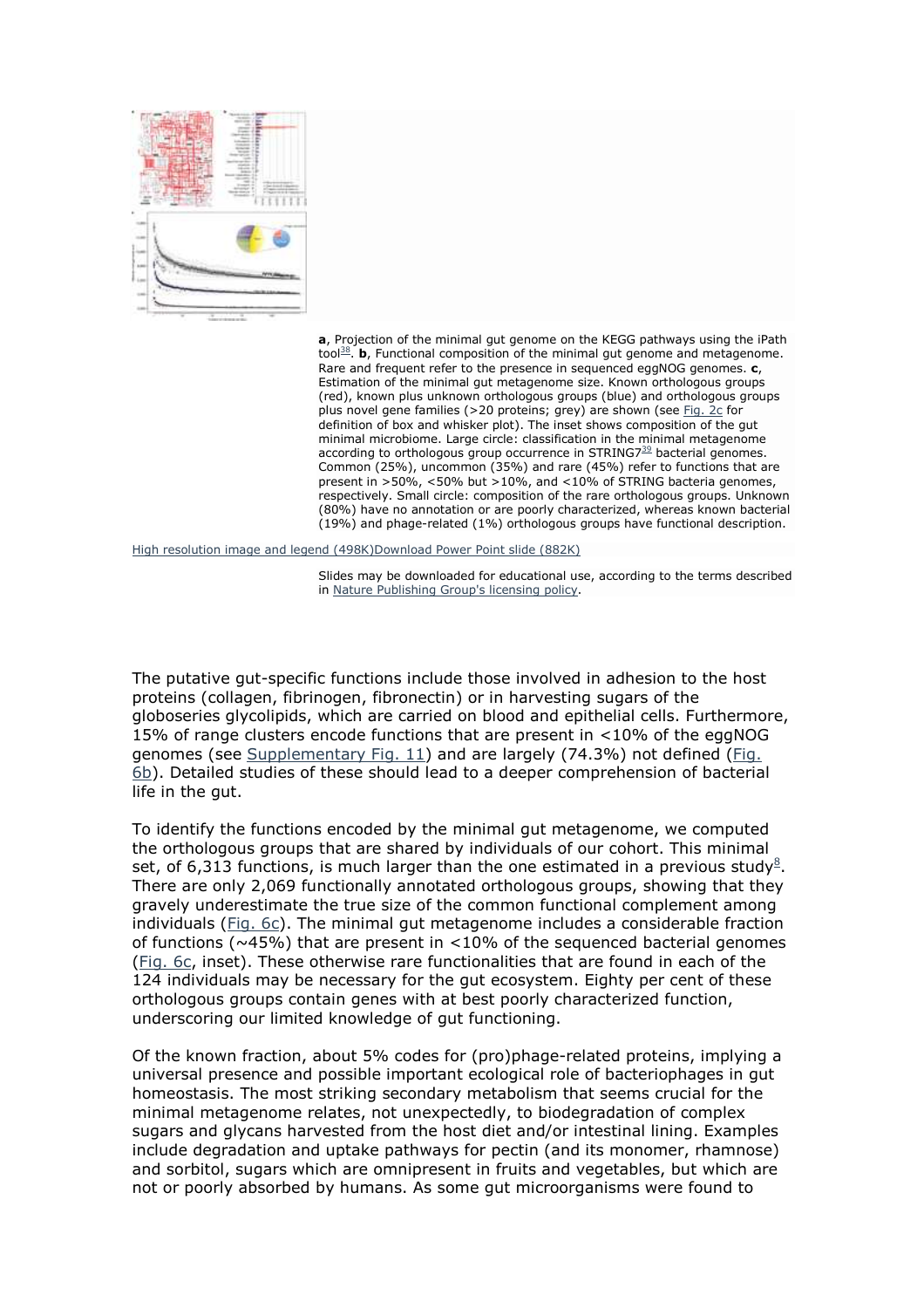degrade both of them $29, 30$ , this capacity seems to be selected for by the gut ecosystem as a non-competitive source of energy. Besides these, capacity to ferment, for example, mannose, fructose, cellulose and sucrose is also part of the minimal metagenome. Together, these emphasize the strong dependence of the gut ecosystem on complex sugar degradation for its functioning.

#### Top of page

#### **Functional complementarities of the genome and metagenome**

Detailed analysis of the complementarities between the gut metagenome and the human genome is beyond the scope of the present work. To provide an overview, we considered two factors: conservation of the functions in the minimal metagenome and presence/absence of functions in one or the other (Supplementary Table 11). Gut bacteria use mostly fermentation to generate energy, converting sugars, in part, to short-chain fatty acid, that are used by the host as energy source. Acetate is important for muscle, heart and brain cells $31/2$ , propionate is used in host hepatic neoglucogenic processes, whereas, in addition, butyrate is important for enterocytes $32$ . Beyond short-chain fatty acid, a number of amino acids are indispensable to humans $^{33}$  and can be provided by bacteria $^{34}$ . Similarly, bacteria can contribute certain vitamins<sup>3</sup> (for example, biotin, phylloquinone) to the host. All of the steps of biosynthesis of these molecules are encoded by the minimal metagenome.

Gut bacteria seem to be able to degrade numerous xenobiotics, including nonmodified and halogenated aromatic compounds (Supplementary Table 11), even if the steps of most pathways are not part of the minimal metagenome and are found in a fraction of individuals only. A particularly interesting example is that of benzoate, which is a common food supplement, known as E211. Its degradation by the coenzyme-A ligation pathway, encoded in the minimal metagenome, leads to pimeloyl-coenzyme-A, which is a precursor of biotin, indicating that this food supplement can have a potentially beneficial role for human health.

#### Top of page **Discussion**

We have used extensive Illumina GA short-read-based sequencing of total faecal DNA from a cohort of 124 individuals of European (Nordic and Mediterranean) origin to establish a catalogue of non-redundant human intestinal microbial genes. The catalogue contains 3.3 million microbial genes, 150-fold more than the human gene complement, and includes an overwhelming majority (>86%) of prevalent genes harboured by our cohort. The catalogue probably contains a large majority of prevalent intestinal microbial genes in the human population, for the following reasons: (1) over 70% of the metagenomic reads from three previous studies, including American and Japanese individuals $\frac{8, 16, 17}{2}$ , can be mapped on our contigs; (2) about 80% of the microbial genes from 89 frequent gut reference genomes are present in our set. This result represents a proof of principle that short-read sequencing can be used to characterize complex microbiomes.

The full bacterial gene complement of each individual was not sampled in our work. Nevertheless, we have detected some 536,000 prevalent unique genes in each, out of the total of 3.3 million carried by our cohort. Inevitably, the individuals largely share the genes of the common pool. At the present depth of sequencing, we found that almost 40% of the genes from each individual are shared with at least half of the individuals of the cohort. Future studies of world-wide span, envisaged within the International Human Microbiome Consortium, will complete, as necessary, our gene catalogue and establish boundaries to the proportion of shared genes.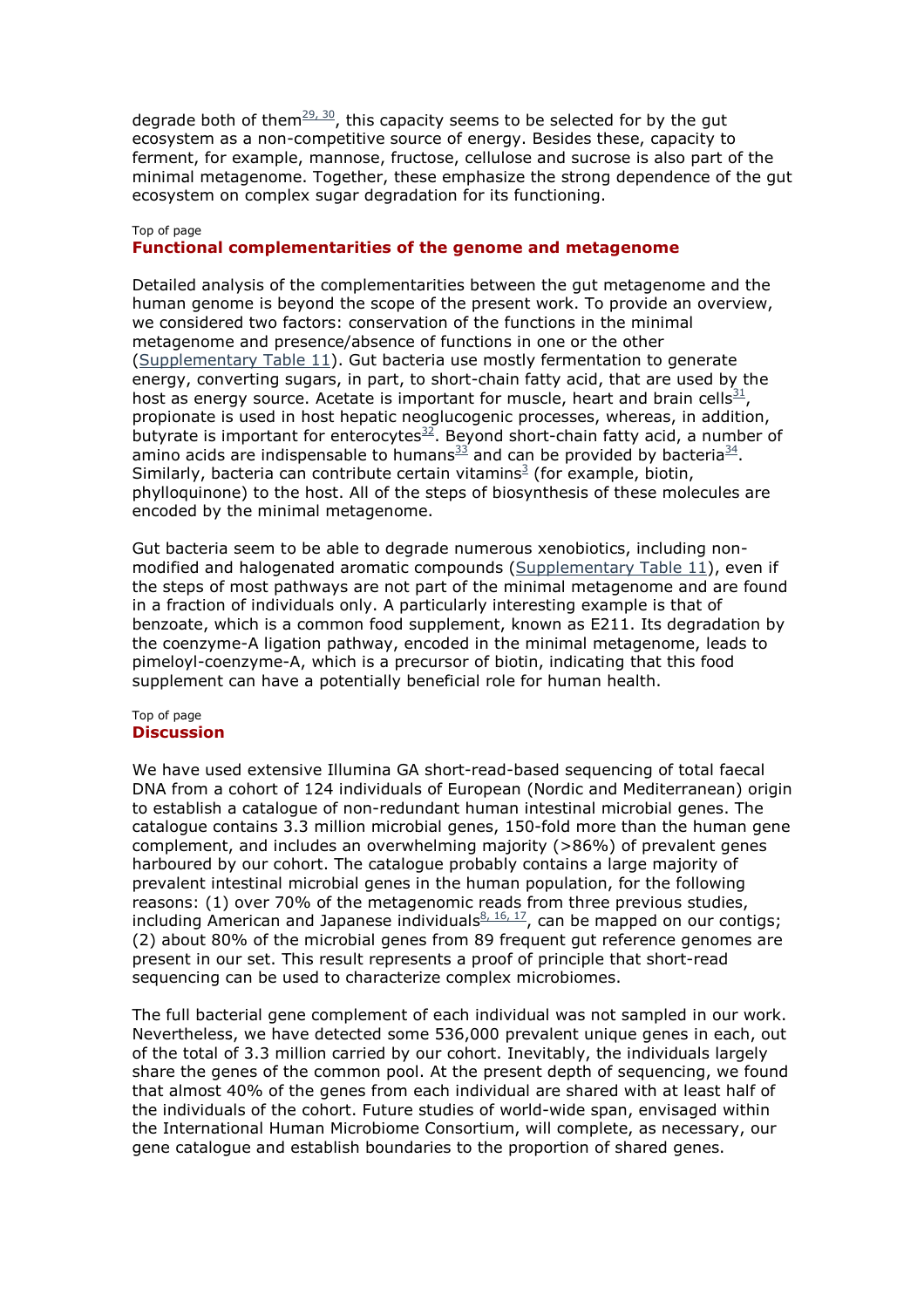Essentially all (99.1%) of the genes of our catalogue are of bacterial origin, the remainder being mostly archaeal, with only 0.1% of eukaryotic and viral origins. The gene catalogue is therefore equivalent to that of some 1,000 bacterial species with an average-sized genome, encoding about 3,364 non-redundant genes. We estimate that no more than 15% of prevalent genes of our cohort may be missing from the catalogue, and suggest that the cohort harbours no more than  $\sim$ 1,150 bacterial species abundant enough to be detected by our sampling. Given the large overlap between microbial sequences in this and previous studies we suggest that the number of abundant intestinal bacterial species may be not much higher than that observed in our cohort. Each individual of our cohort harbours at least 160 such bacterial species, as estimated by the average prevalent gene number, and many must thus be shared.

We assigned about 12% of the reference set genes (404,000) to the 194 sequenced intestinal bacterial genomes, and can thus associate them with bacterial species. Sequencing of at least 1,000 human-associated bacterial genomes is foreseen within the International Human Microbiome Consortium, via the Human Microbiome Project and MetaHIT. This is commensurate with the number of dominant species in our cohort and expected more broadly in human gut, and should enable a much more extensive gene to species assignment. Nevertheless, we used the presently available sequenced genomes to explore further the concept of largely shared species among our cohort and identified 75 species common to >50% of individuals and 57 species common to >90%. These numbers are likely to increase with the number of sequenced reference strains and a deeper sampling. Indeed, a 2–3-fold increase in sequencing depth raised by 25% the number of species that we could detect as shared between two individuals. A large number of shared species supports the view that the prevalent human microbiome is of a finite and not overly large size.

How can this view be reconciled with that of a considerable inter-personal diversity of innumerable bacterial species in the gut, arising from most previous studies using the 16S RNA marker gene<sup>4, 8, 10, 11</sup>? Possibly the depth of sampling of these studies was insufficient to reveal common species when present at low abundance, and emphasized the difference in the composition of a relatively few dominant species. We found a very high variability of abundance (12- to 2,200-fold) for the 57 most common species across the individuals of our cohort. Nevertheless, a recent 16S rRNA-based study concluded that a common bacterial species 'core', shared among at least 50% of individuals under study, exists $^{\underline{35}}$ .

Detailed comparisons of bacterial genes across the individuals of our cohort will be carried out in the future, within the context of the ongoing MetaHIT clinical studies of which they are part. Nevertheless, clustering of the genes in families allowed us to capture a virtually full functional potential of the prevalent gene set and revealed a considerable novelty, extending the functional categories by some 30% in regard to previous work $8$ . Similarly, this analysis has revealed a functional core, conserved in each individual of the cohort, which reflects the full minimal human gut metagenome, encoded across many species and probably required for the proper functioning of the gut ecosystem. The size of this minimal metagenome exceeds several-fold that of the core metagenome reported previously $8$ . It includes functions known to be important to the host–bacterial interaction, such as degradation of complex polysaccharides, synthesis of short-chain fatty acids, indispensable amino acids and vitamins. Finally, we also identified functions that we attribute to a minimal gut bacterial genome, likely to be required by any bacterium to thrive in this ecosystem. Besides general housekeeping functions, the minimal genome encompasses many genes of unknown function, rare in sequenced genomes and possibly specifically required in the gut.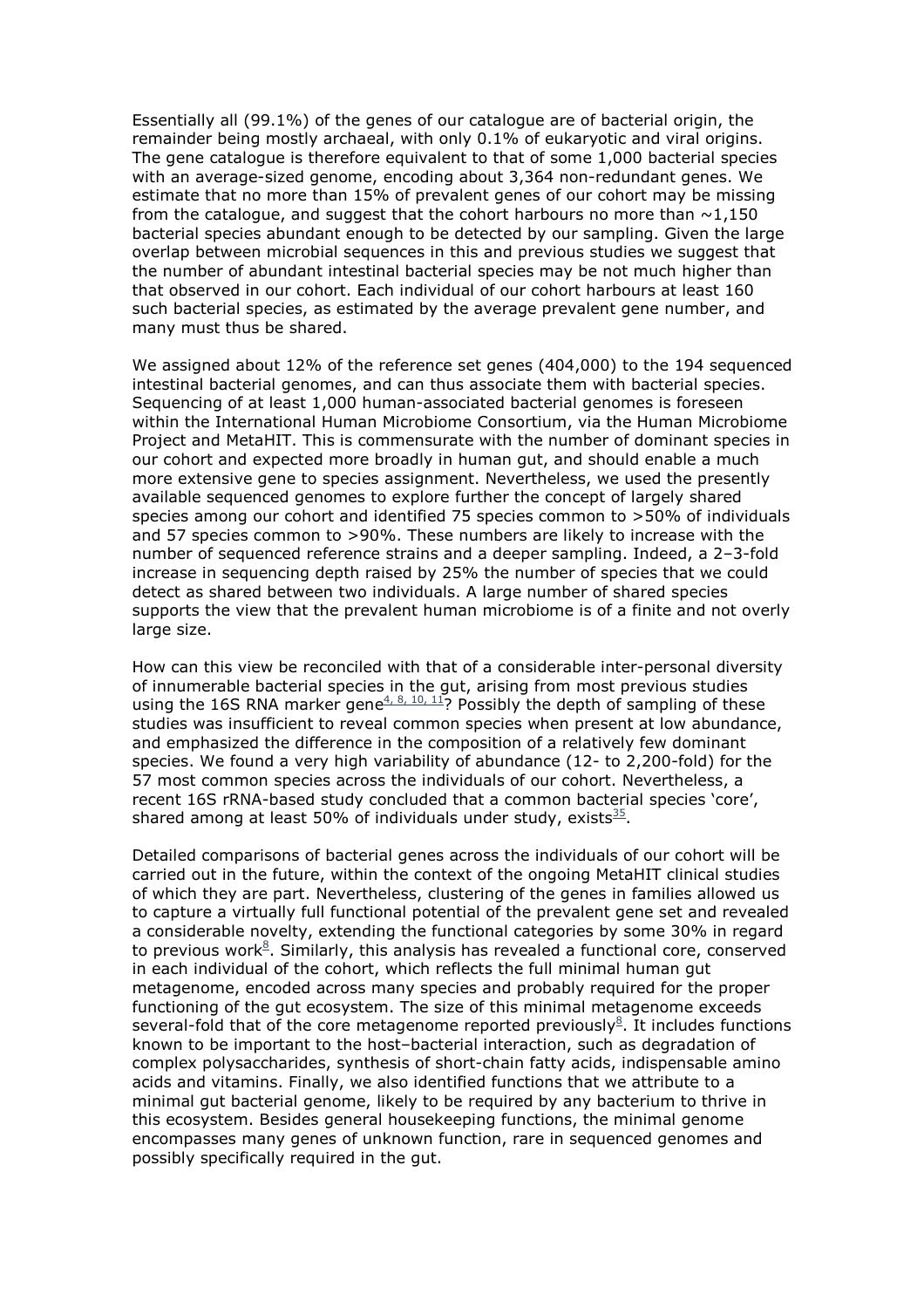Beyond providing the global view of the human gut microbiome, the extensive gene catalogue we have established enables future studies of association of the microbial genes with human phenotypes and, even more broadly, human living habits, taking into account the environment, including diet, from birth to old age. We anticipate that these studies will lead to a much more complete understanding of human biology than the one we presently have.

#### Top of page **Methods Summary**

Human faecal samples were collected, frozen immediately and DNA was purified by standard methods $^{22}$ . For all 124 individuals, paired-end libraries were constructed with different clone insert sizes and subjected to Illumina GA sequencing. All reads were assembled using SOAPdenovo $19$ , with specific parameter '-M 3' for metagenomics data. MetaGene was used for gene prediction. A non-redundant gene set was constructed by pair-wise comparison of all genes, using BLAT $36$  under the criteria of identity >95% and overlap >90%. Gene taxonomic assignments were made on the basis of BLASTP<sup>37</sup> search ( $e$ -value <1  $\times$  10<sup>-5</sup>) of the NCBI-NR database and 126 known gut bacteria genomes. Gene functional annotations were made by BLASTP search ( $e$ -value  $<$ 1  $\times$  10<sup>-5</sup>) with eggNOG and KEGG ( $v$ 48.2) databases. The total and shared number of orthologous groups and/or gene families were computed using a random combination of *n* individuals (with *n* = 2 to 124, 100 replicates per bin).

Full methods accompany this paper. Top of page **References** 

- 1. Ley, R. E., Peterson, D. A. & Gordon, J. I. Ecological and evolutionary forces shaping microbial diversity in the human intestine. *Cell* **124**, 837–848 (2006) | Article | PubMed | ISI | ChemPort |
- 2. Backhed, F., Ley, R. E., Sonnenburg, J. L., Peterson, D. A. & Gordon, J. I. Host-bacterial mutualism in the human intestine. *Science* **307**, 1915–1920 (2005) | Article | PubMed | ISI | ChemPort |
- 3. Hooper, L. V., Midtvedt, T. & Gordon, J. I. How host-microbial interactions shape the nutrient environment of the mammalian intestine. *Annu. Rev. Nutr.* **22**, 283–307 (2002) | Article | PubMed | ISI | ChemPort |
- 4. Ley, R. E., Turnbaugh, P. J., Klein, S. & Gordon, J. I. Microbial ecology: human gut microbes associated with obesity. *Nature* **444**, 1022–1023 (2006) | Article | PubMed | ISI | ChemPort |
- 5. Turnbaugh, P. J. *et al.* An obesity-associated gut microbiome with increased capacity for energy harvest. *Nature* **444**, 1027–1031 (2006) | Article | PubMed | ISI
- 6. Ley, R. E. *et al.* Obesity alters gut microbial ecology. *Proc. Natl Acad. Sci. USA* **102**, 11070–11075 (2005) | Article | PubMed | ChemPort |
- 7. Zhang, H. *et al.* Human gut microbiota in obesity and after gastric bypass. *Proc. Natl Acad. Sci. USA* **106**, 2365–2370 (2009) | Article | PubMed
- 8. Turnbaugh, P. J. *et al.* A core gut microbiome in obese and lean twins. *Nature* **457**, 480–484 (2009) | Article | PubMed | ChemPort |
- 9. Zoetendal, E. G., Akkermans, A. D. & De Vos, W. M. Temperature gradient gel electrophoresis analysis of 16S rRNA from human fecal samples reveals stable and host-specific communities of active bacteria. *Appl. Environ. Microbiol.* **64**, 3854–3859 (1998) | PubMed | ChemPort |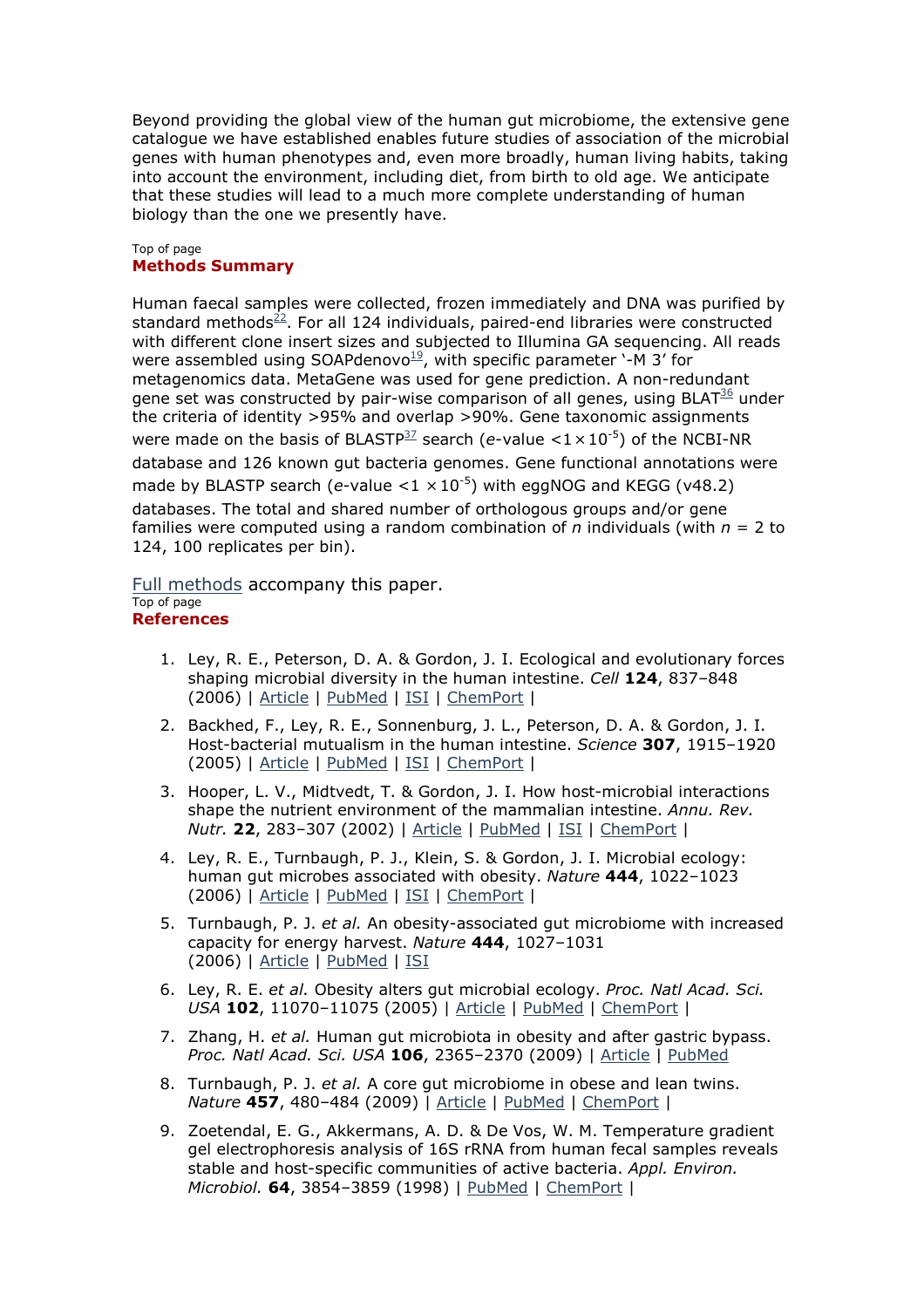- 10. Eckburg, P. B. *et al.* Diversity of the human intestinal microbial flora. *Science* **308**, 1635–1638 (2005) | Article | PubMed | ISI
- 11. Ley, R. E., Lozupone, C. A., Hamady, M., Knight, R. & Gordon, J. I. Worlds within worlds: evolution of the vertebrate gut microbiota. *Nature Rev. Microbiol.* **6**, 776–788 (2008) | Article | ChemPort |
- 12. Palmer, C., Bik, E. M., Digiulio, D. B., Relman, D. A. & Brown, P. O. Development of the human infant intestinal microbiota. *PLoS Biol.* **5**, e177 (2007) | Article | PubMed | ChemPort |
- 13.Riesenfeld, C. S., Schloss, P. D. & Handelsman, J. Metagenomics: genomic analysis of microbial communities. *Annu. Rev. Genet.* **38**, 525–552 (2004) | Article | PubMed | ISI | ChemPort |
- 14. von Mering, C. *et al.* Quantitative phylogenetic assessment of microbial communities in diverse environments. *Science* **315**, 1126–1130 (2007) | Article | PubMed | ISI | ChemPort |
- 15. Tringe, S. G. & Rubin, E. M. Metagenomics: DNA sequencing of environmental samples. *Nature Rev. Genet.* **6**, 805–814 (2005) | Article
- 16. Gill, S. R. *et al.* Metagenomic analysis of the human distal gut microbiome. *Science* **312**, 1355–1359 (2006) | Article | PubMed | ISI | ChemPort |
- 17.Kurokawa, K. *et al.* Comparative metagenomics revealed commonly enriched gene sets in human gut microbiomes. *DNA Res.* **14**, 169–181 (2007) | Article | PubMed | ChemPort |
- 18.Suau, A. *et al.* Direct analysis of genes encoding 16S rRNA from complex communities reveals many novel molecular species within the human gut. *Appl. Environ. Microbiol.* **65**, 4799–4807 (1999) | PubMed | ISI | ChemPort |
- 19. Li, R. & Zhu, H. *De novo* assembly of the human genomes with massively parallel short read sequencing. *Genome Res.* doi:10.1101/gr.097261.109 (17 December 2009)
- 20. Noguchi, H., Park, J. & Takagi, T. MetaGene: prokaryotic gene finding from environmental genome shotgun sequences. *Nucleic Acids Res.* **34**, 5623– 5630 (2006) | Article | PubMed | ChemPort |
- 21.Colwell, R. K. EstimateS: Statistical estimation of species richness and shared species from samples, version 8.2. ( http://viceroy.eeb.uconn.edu/estimates (1997)
- 22. Manichanh, C. *et al.* Reduced diversity of faecal microbiota in Crohn's disease revealed by a metagenomic approach. *Gut* **55**, 205–211 (2006) | Article | PubMed | ISI | ChemPort |
- 23. Wang, X., Heazlewood, S. P., Krause, D. O. & Florin, T. H. Molecular characterization of the microbial species that colonize human ileal and colonic mucosa by using 16S rDNA sequence analysis. *J. Appl. Microbiol.* **95**, 508–520 (2003) | Article | PubMed | ChemPort |
- 24.Kanehisa, M., Goto, S., Kawashima, S., Okuno, Y. & Hattori, M. The KEGG resource for deciphering the genome. *Nucleic Acids Res.* **32**, D277–D280 (2004) | Article | PubMed | ISI | ChemPort |
- 25. Tatusov, R. L. *et al.* The COG database: an updated version includes eukaryotes. *BMC Bioinformatics* **4**, 41 (2003) | Article | PubMed
- 26. Jensen, L. J. *et al.* eggNOG: automated construction and annotation of orthologous groups of genes. *Nucleic Acids Res.* **36**, D250–D254 (2008) | Article | PubMed | ChemPort |